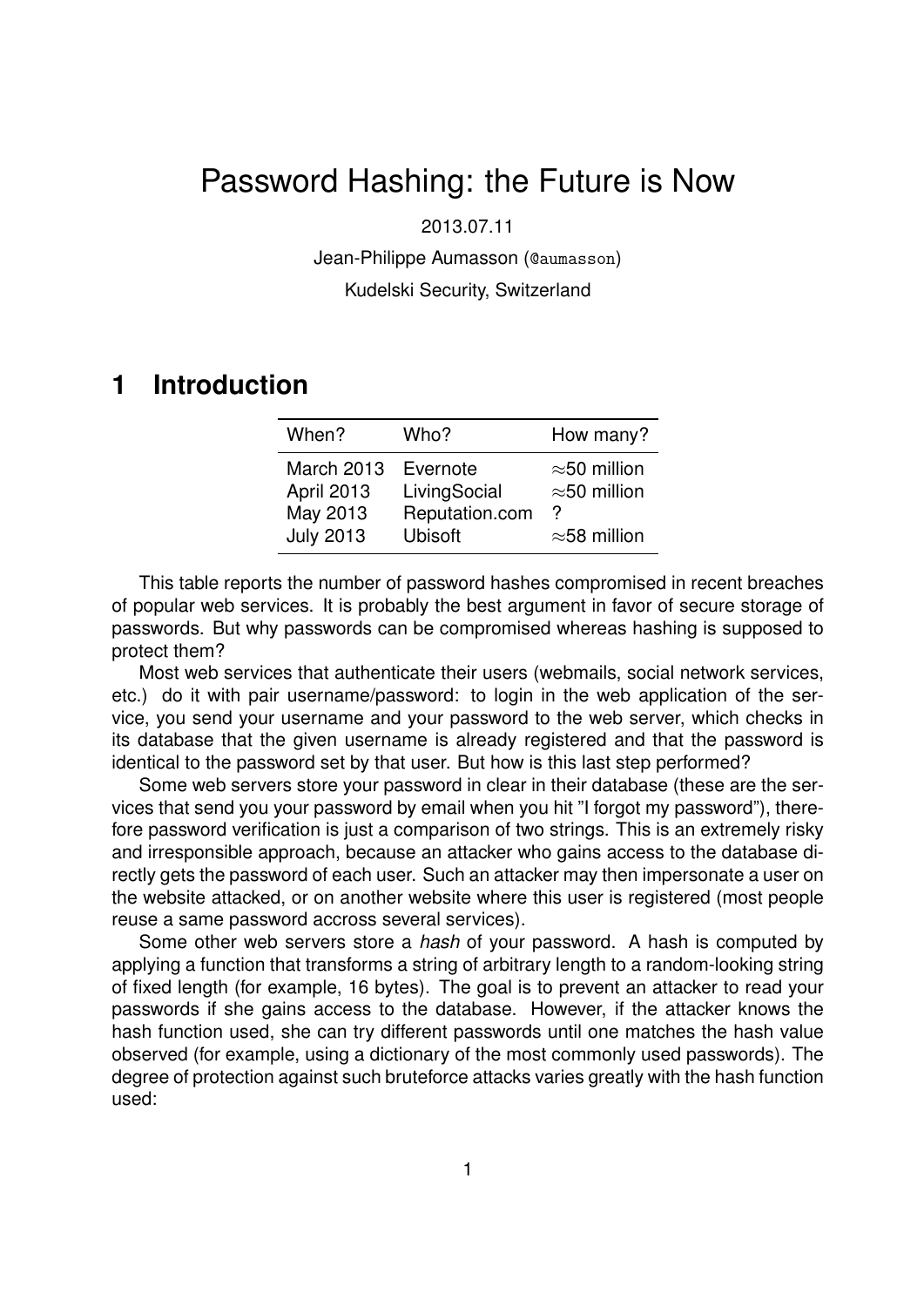- **Cryptographic hash functions**, such as MD5, SHA-1, or SHA-256: these functions are typically very fast (several hundreds of megabytes per second on a desktop CPU), which is undesirable against bruteforce attacks. Furthermore, a given password is always hashed to the same value regardless of the user; this exposes the system to time-memory trade-off attacks (for example, using "rainbow tables"), which are much faster than dictionary attacks.
- **Cryptographic hash functions with a salt**: a salt is an auxiliary input to the hash function that is selected randomly when a user sets his password. The fundamental goal of salts is to simulate the use of different hashing algorithm. Therefore, a same password hashed with two different salts will have two different hash values. This prevents time-memory trade-off attacks, because an attacker does not know in advance the salt used. However bruteforce attacks remain as fast as with unsalted hash functions.
- **Password-hashing functions**, also called password-based key derivation functions: these functions mitigate bruteforce attacks by being significantly slower, and sometimes requiring a significant amount of memory (to increase the cost of bruteforce on technologies such as GPUs or FPGAs). Such functions thus provide a much greater protection. However, password-hashing function are not well understood, and only a handful of constructions have been proposed (PBKDF2 [\[5\]](#page-5-0), bcrypt [\[4\]](#page-5-1), and scrypt [\[3\]](#page-5-2) are the most common).

The security and cryptography communities now have a much better understanding of password hashing than a few years ago. It is thus time to develop a mature design for protecting passwords, that will provide enhance security compared to previous proposals and that will be easy to deploy across platforms and systems. Indeed, passwordbased authentication is used more broadly than for just websites: mobile devices, operating systems, full-disk encryption, SSH keys, etc.

We advocate the development of the new password-hashing function will be performed through a public competition, a model that has proved effective to select cryptographic algorithms (see the AES, eSTREAM, or SHA-3 competitions). The goal of this competition, named *Password Hashing Competition* (PHC) is threefold:

- To promote the development of best-of-breed algorithms for securing passwords,
- To encourage cryptographic research in this area, and
- To develop standards and usage recommendations for password hashing algorithms.

In the remainder of this white paper, we highlight the technical challenges of developing new reliable password hashing methods, and introduce the PHC's agenda and timeline.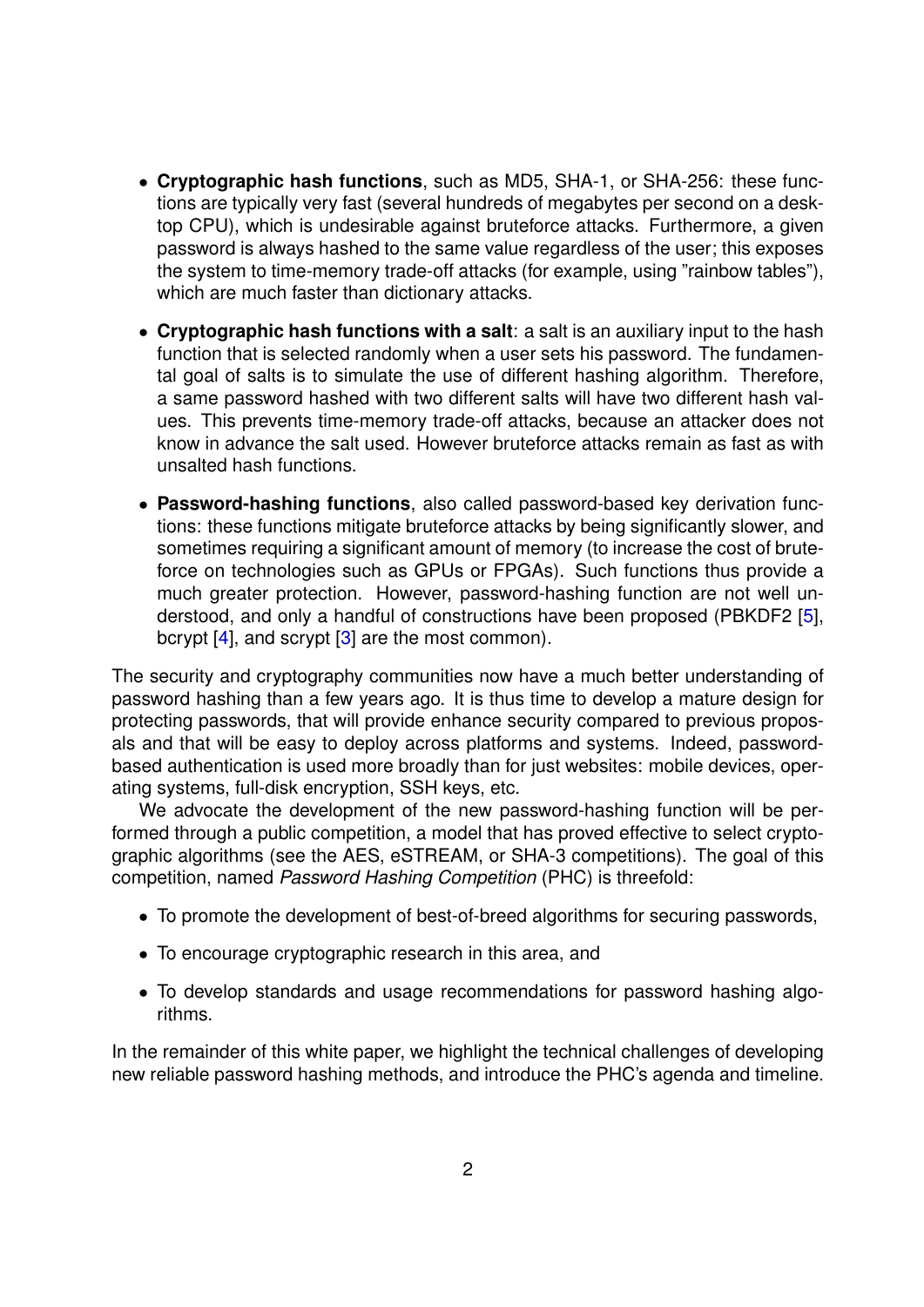# **2 Technical challenges**

Developing new password hashing methods is arguably more challenging than (say) block ciphers or hash functions, due to the high dependence of security on the underlying technology—be it that of defenders of or attackers—and to the relative youth of the field, with few research works published.

Below we attempt to summarize the main challenges related to the design and deployment of new password hashing methods (we prefer to talk of "method" or "scheme" rather than "function" or "algorithm" because several algorithms and physical or logical components may be involved in a given method). This list is by far not exhaustive.

### **2.1 Software and hardware engineers**

Perhaps the main challenge in the design of a password hashing scheme is the creation of a method with minimized efficiency on GPUs and FPGAs—and, to a lesser extent, ASICs—and maximized efficiency on general-purpose CPUs. For example, the method should not easily lend itself to pipelining and to parallelism of multiple instances; a corollary is that a single instance should have a reasonable degree of parallelism (for example to exploit AVX2 instructions in general-purpose CPUs on legit servers).

To measure the relative value of different hashing methods with respect to that fuzzy notion of "slower for attackers, faster for defenders", metrics—or at least heuristics should be created. These might be developed with respect to specific technologies (for example, a given model of GPU card), or to more abstract models of computation (for example, non-uniform circuits to model [programmable] hardware). A somewhat similar challenge was encountered in cryptographic competitions to assess the relative security of block ciphers or hash functions, and the notion of "security margin" was considered. Although obviously imperfect, that notion helped comparing submissions. We expect performance metrics of password hashing to also be fuzzy and controversial, but hopefully they will be helpful guides in the selection process.

A related challenge is to foresee future advances in technology (for example, new types of platforms, or more "dedicated" hardware à la Xeon Phi), progress of existing hardware (how will Intel server chips look like in 10 years?), and the associated costs (how will the curve RAM GB vs. dollars look like?).

Hardware engineers are expected to contribute hardware architectures for FPGAs and ASICs for both defensive and offensive purposes.

### **2.2 Security engineers**

Challenges for security engineeers are numerous; below we only list a handful of them, which may or may not be the most relevant during the competition:

• Should hashing be performed by servers, clients, or both? For which applications? For example, offloading the "slow" part of hasing to the client could help mitigate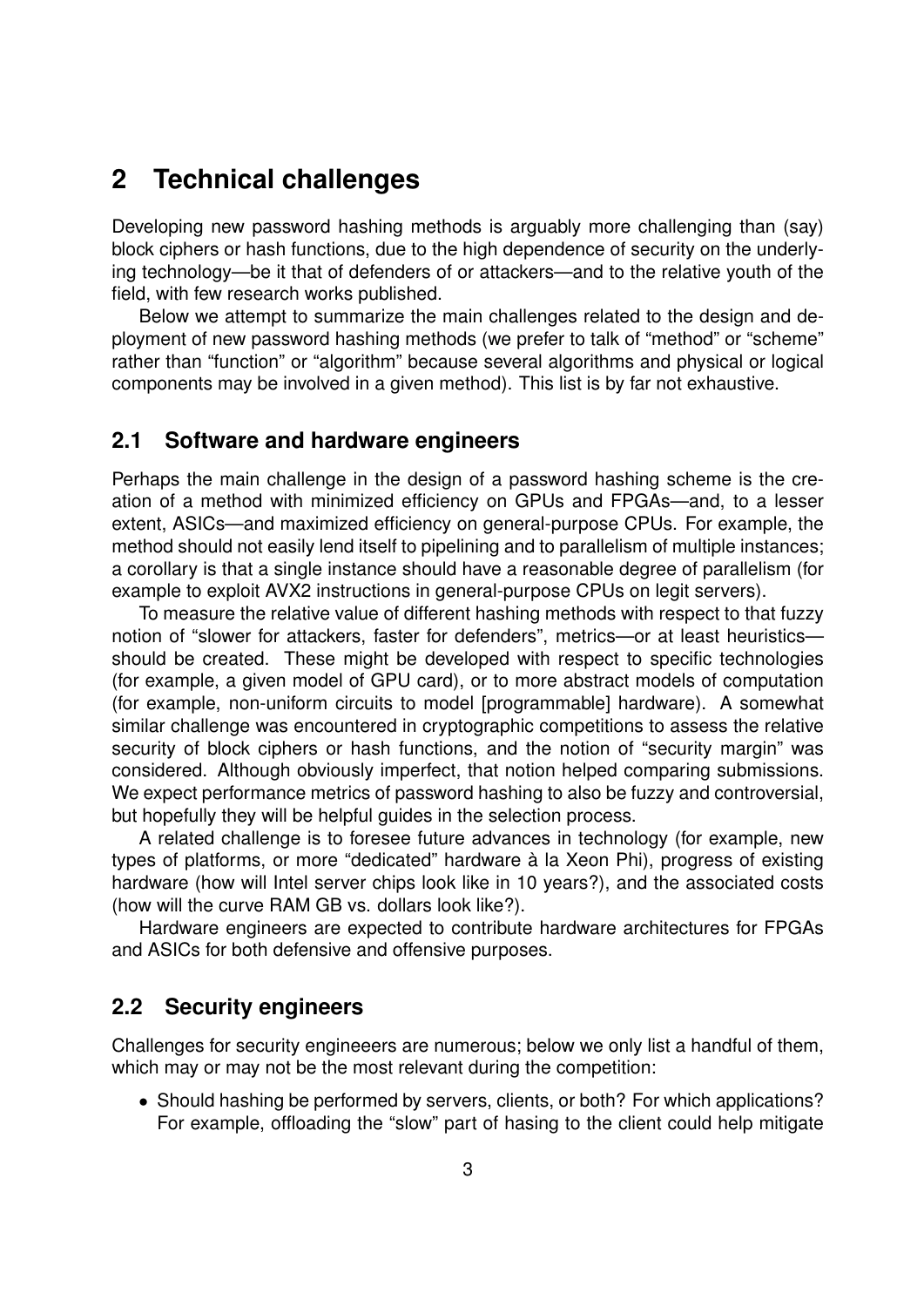the risk of DoS on the server. However the operator of a web service knows the hardware of his server (and can tune the hashing parameters accordingly) whereas clients can be a variety of platforms, from powerful stations to cheap mobiles. The speed of client-side hashing would thus be very variable.

- How to design methods that allow to update the hash database to a different security level (for example, to adapt to a new server's hardware or to attackers' progress) without requiring a fresh user login. The composition of a "fast hash" followed by a "slow hash" naturally comes to mind, however there may be more intelligent and secure solutions.
- What is the relative role of native implementations versus scripting languages? For example, browsers would easily integrate JavaScript implementations of password hashing methods, but the slowdown compared to a native code should not be too important.

## **2.3 Cryptographers**

Besides being offered a new set of cryptanalysis targets (for attacks on security notions as collision resistance, preimage resistance, pseudorandomness, unpredictability, or indistinguishability from an "ideal" password hashing function—a notion yet to be defined), cryptographers will find new research problems associated with password hashing, whose results may be of independent interest.

For example, one wants to ensure that the large computation and memory requirements of a hashing method cannot be bypassed using some computation tricks (e.g. with precomputed lookup tables). Techniques from complexity theory or algorithms analysis may be used to prove lower bounds on the time and/or space complexity of a given (class of) algorithm(s), that is, to show evidence that the complexity claims are true. Such proofs may be established in specific computation models; for example, one may prove that a given hash cannot be computed by a circuit with fewer than N NAND gates and with a depth lower than D.

Another type of challenge to cryptographers, close to the typical research published in conferences as CRYPTO or EUROCRYPT, is the design of constructions (a.k.a. modes of operation) proved to be secure given "ideal" underlying primitives, such as pseudorandom functions (PRFs), universal hash functions, etc. Such result are expected to provide methods that are simpler (that is, as simple as possible to achieve the target security), and to considerably increase the confidence.

## **2.4 Attackers**

Password crackers (who may also be, or work with, cryptographers) will play a critical role in the competition, as they will simulate future real attackers. Professionals of password cracking will help to optimize implementations for high-performance platforms such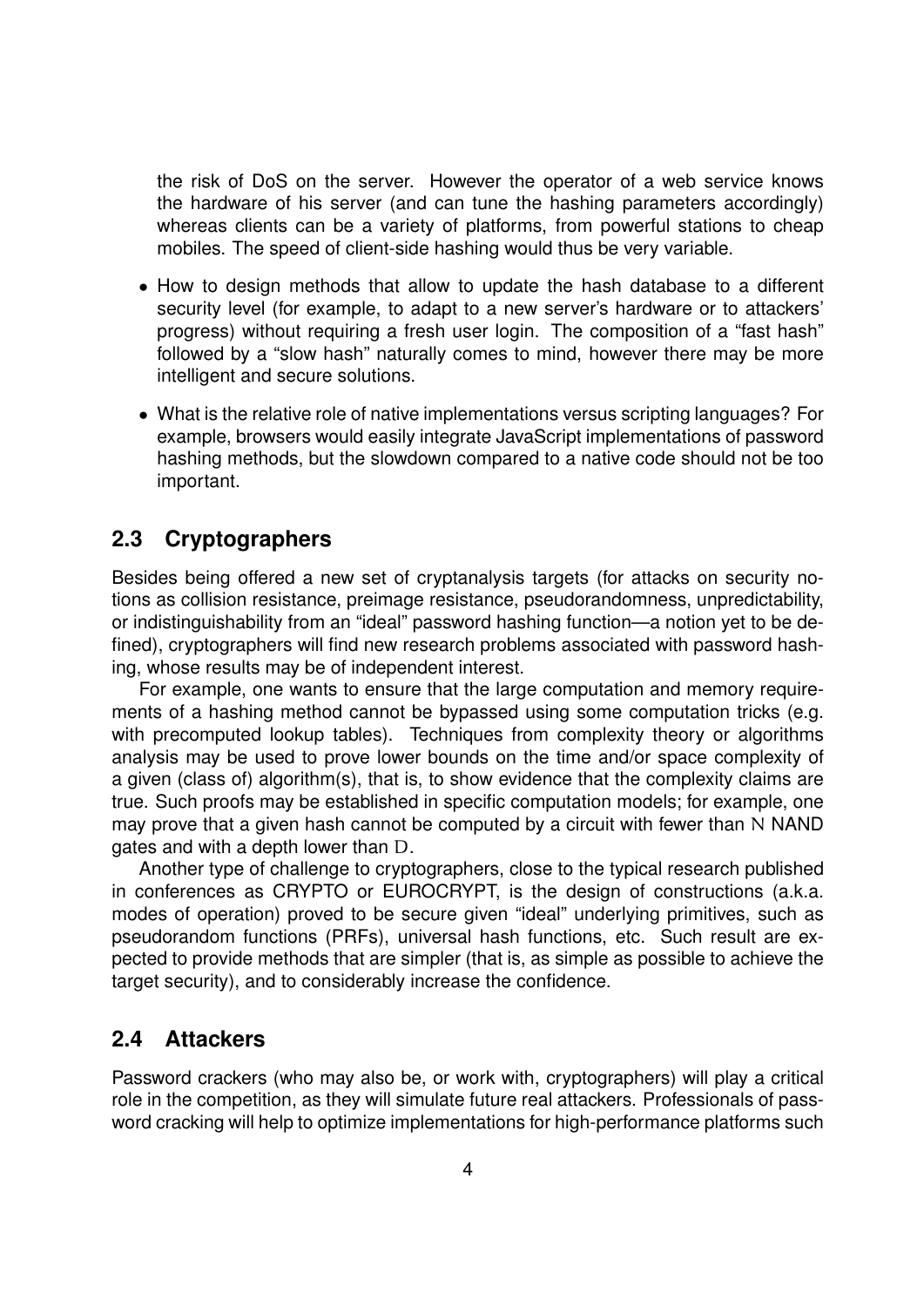as GPUs, and to find any trick to reduce the cost of retrieving passwords (be it with a single target or as a batch attack).

# **3 The Password Hashing Competition**

The Password Hashing Competition (PHC) is an initiative inspired by previous public cryptographic competitions: AES, eSTREAM, SHA-3, and more recently CAESAR; we refer to <http://competitions.cr.yp.to> for an overview of those projects. Such public, targeted crypto competitions proved effective to crowdsource the design and analysis effort, so as to eventually select one or more primitives. It is thus natural to adopt the same model for the development of password hashing schemes.

Initiated in fall 2012, the PHC is organized by a panel of experts from industry, academia, and government institutions (NIST), which includes the leading experts in both the defensive and offensive aspects. Motivations behind the PHC include:

- The poor state of passwords protection in web services: passwords are too often either stored in clear (these are the services that send you your password by email after hitting "I forgot my password"), or just hashed with a cryptographic hash function (like MD5 or SHA-1), which exposes users' passwords to efficient brute force cracking methods.
- The low variety of methods available: the only standardized construction is PBKDF2, and there are mainly just two alternatives, bcrypt and scrypt, which both have several undesirable properties.
- A number of new ideas discussed within the security and cryptography communities, but which have not yet led to a concrete proposal.

We stress that the PHC is organized by a group of individuals, not by a standardization body. However this does not exclude the future standardization of one or more of the schemes selected.

After publishing the call for submissions in February 2013, the next stage of the competition starts on January 31, 2014, the submission deadline. The selection of finalists submission (a shortlist of candidates for the final selection) is expected in Q3 2014, and the selection of a final portfolio on Q2 2015. PHC aims to identify diverse methods covering a broad range of applications, and providing innovative techniques to better protect passwords (or PINs, passphrases, etc.).

For the sake of completeness, the list of panel members and the call for submissions of PHC are copied in Appendix of this paper. More details are available on the website of the project, <https://password-hashing.net>.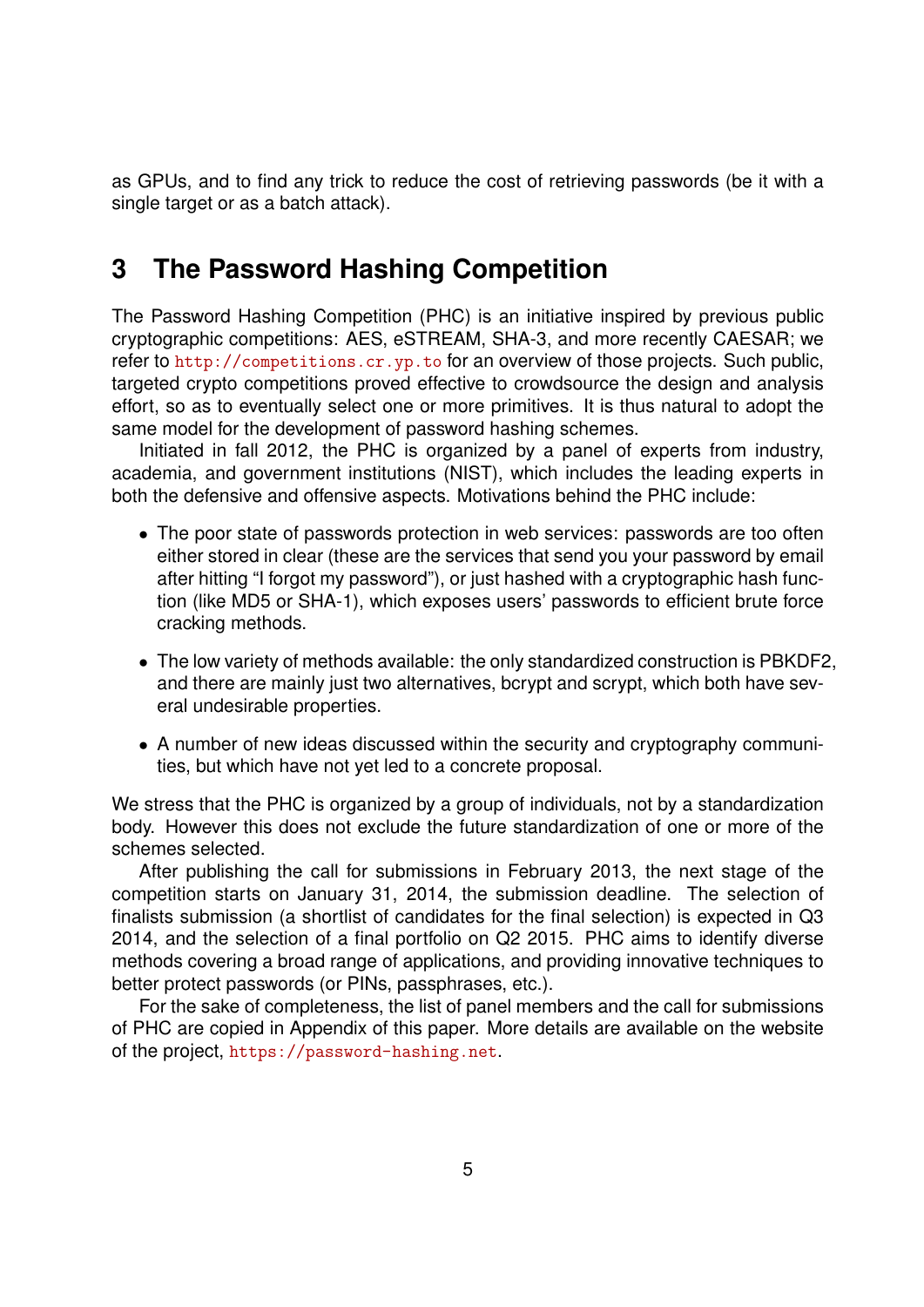# **References**

- <span id="page-5-3"></span>[1] Burt Kaliski. PKCS #5: Password-Based Cryptography Specification Version 2.0. RFC 2898 (Informational), 2000.
- <span id="page-5-4"></span>[2] Burt Kaliski. PKCS #5: Password-Based Key Derivation Function 2 (PBKDF2) Test Vectors. RFC 6070 (Informational), 2011.
- <span id="page-5-2"></span>[3] Colin Percival. Stronger key derivation via sequential memory-hard functions. In *BSDCan*, 2009. See also <http://www.tarsnap.com/scrypt.html>.
- <span id="page-5-1"></span>[4] Niels Provos and David Mazieres. A future-adaptable password scheme. In ` *USENIX Annual Technical Conference, FREENIX Track*. USENIX, 1999.
- <span id="page-5-0"></span>[5] Meltem Sönmez Turan, Elaine Barker, William Burr, and Lily Chen. NIST SP 800-132: Recommendation for password-based key derivation part 1: Storage applications, 2010. See also [\[1,](#page-5-3)[2\]](#page-5-4).

# **A PHC panel members**

The PHC is organized by a panel of experts consisting of

Tony Arcieri (@bascule, LivingSocial) Jean-Philippe Aumasson (@aumasson, Kudelski Security) Dmitry Chestnykh (@dchest, Coding Robots) Jeremi Gosney (@jmgosney, Stricture Consulting Group) Russell Graves (@bitweasil, Cryptohaze) Matthew Green (@matthew\_d\_green, Johns Hopkins University) Peter Gutmann (University of Auckland) Pascal Junod (@cryptopathe, HEIG-VD) Poul-Henning Kamp (FreeBSD) Stefan Lucks (Bauhaus-Universität Weimar) Samuel Neves (@sevenps, University of Coimbra) Colin Percival (@cperciva, Tarsnap) Alexander Peslyak (@solardiz, Openwall) Marsh Ray (@marshray, Microsoft) Jens Steube (@hashcat, Hashcat project) Steve Thomas (@Sc00bzT, TobTu) Meltem Sonmez Turan (NIST) Zooko Wilcox-O'Hearn (@zooko, Least Authority Enterprises) Christian Winnerlein (@codesinchaos, LMU Munich) Elias Yarrkov (@yarrkov)

These experts will be responsible for the final selection of a portfolio of schemes, based on the public contribution and on their assessment of the submissions received. They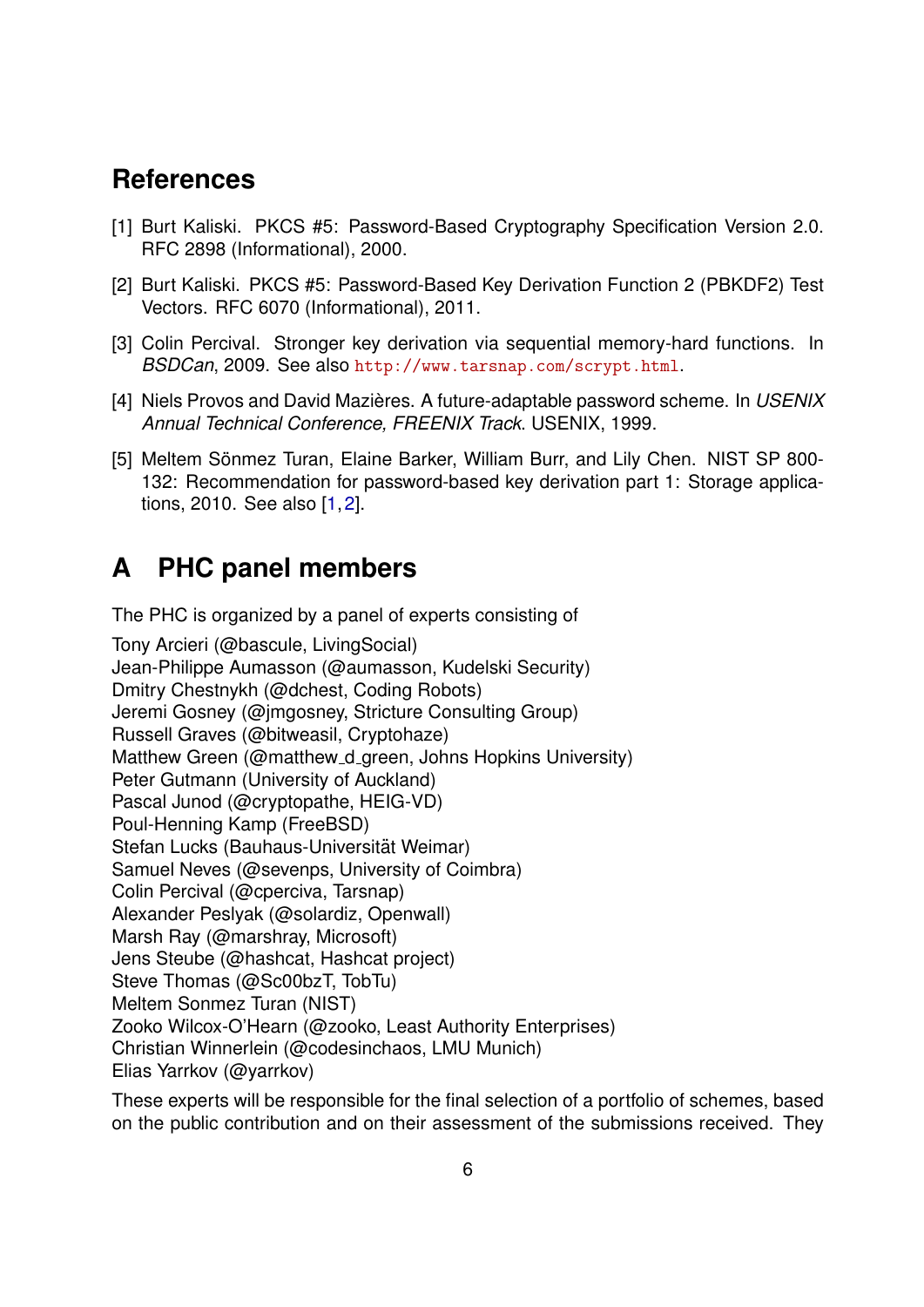will be permitted to submit schemes, however they will not participate in discussions regarding their own submission.

# **B PHC call for submissions**

The Password Hashing Competition (PHC) organizers solicit proposals from any interested party for candidate password hashing schemes, to be considered for inclusion in a portfolio of schemes suitable for widespread adoption, and covering a broad range of applications.

Submissions are due by January 31, 2014. All submissions received that comply with the submission requirements below will be made available on the website of the project, <https://password-hashing.net>.

## **Technical guidelines**

The submitted password hashing scheme should take as input at least

- A password of any length between 0 and 128 bytes (regardless of the encoding).
- A salt of 16 bytes.
- One or more cost parameters, to tune time and/or space usage.

The scheme should be able to produce (but is not limited to) 16-byte outputs. If multiple output lengths are supported, the output length should be a parameter of the scheme. Similarly, if multiple salt lengths are supported, the salt length should be a parameter. Passwords longer than 128 bytes may be supported, but that is not mandatory. Other optional inputs include local parameters such as a personalization string, a secret key, or any application-specific parameter.

Submissions will be evaluated according the following criteria:

#### **Security**

- Cryptographic security: the function should behave as a random function (randomlooking output, one-way, collision resistant, immune to length extension, etc.).
- Speed-up or other efficiency improvement (e.g., in terms of memory usage per password tested) of cracking-optimized implementations (checking multiple sets of inputs in parallel, and doing so in a CPU's native code) compared to implementations intended for password validation should be minimal.
- Speed-up or other efficiency improvement (e.g., in terms of area-time product per password tested) of cracking-optimized ASIC, FPGA, and GPU implementations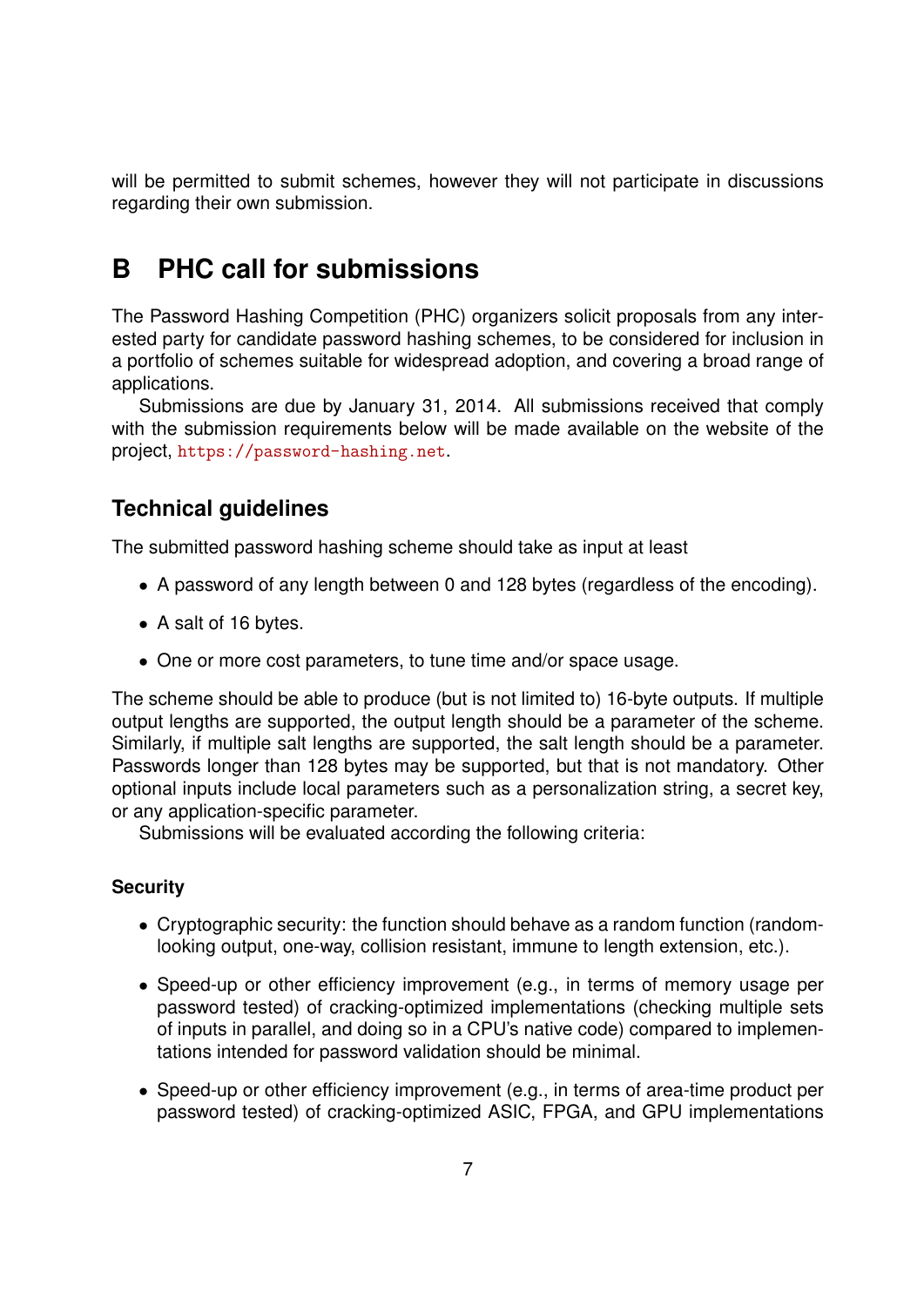(checking multiple sets of inputs in parallel) compared to CPU implementations intended for password validation should be minimal.

• Resilience to side-channel attacks (timing attacks, leakages, etc.). In particular, information should not leak on a password's length.

#### **Simplicity**

- Overall clarity of the scheme (design symmetries, modularity, etc.).
- Ease of implementation (coding, testing, debugging, integration).
- Use of other primitives or constructions internally (the fewer, the better).

#### **Functionality**

- Effectiveness of the cost parameter (e.g. can the time and space expected requirements be bypassed?).
- Ability to transform an existing hash to a different cost setting without knowledge of the password.

Submitters are encouraged to propose innovative constructions and methods for protecting passwords against attackers that have fully or partially compromised a server storing password hashes. For example, one may design a scheme that is slow to evaluate except on a server given some server-specific shortcut. Submissions may also be specific to a specific application, such as mobile devices (e.g. to protect PINs), key derivation (e.g. for full-disk encryption), scripting languages (as opposed to native implementations), etc.

### **Submission requirements**

Submissions should be sent to <submissions@password-hashing.net> on or before January 31, 2014 as a compressed archive (tar.bz2, tar.gz, or zip). All submissions will be acknowledged.

The following are to be provided with any submission:

#### **Cover sheet**

- Name of the submitted scheme (preferably a valid C identifier).
- Name and email address of the submitter(s).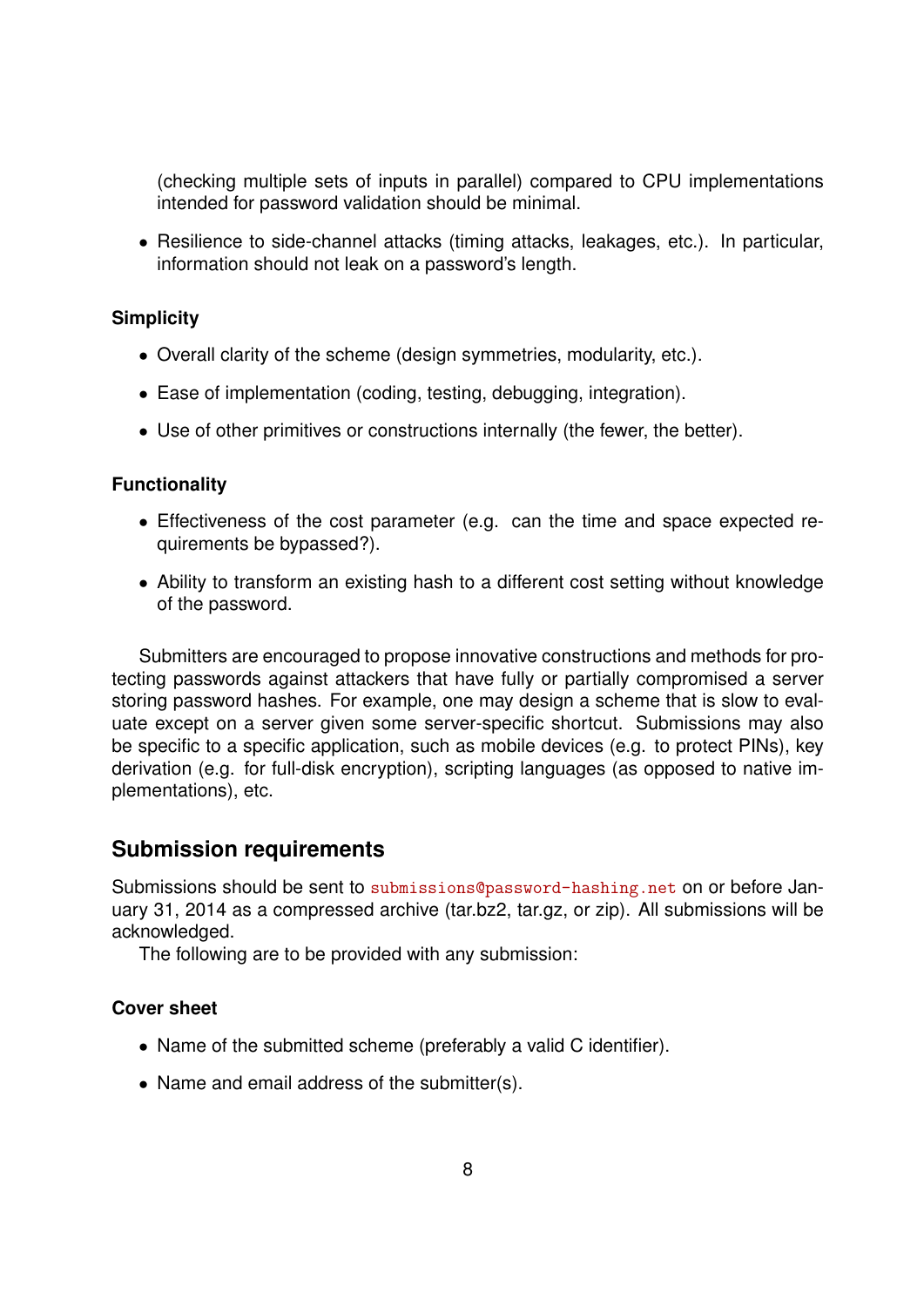#### **Specification**

- Complete and unambiguous description of the scheme; however if the scheme reuses an existing primitive, this primitive need not be described (for example, if the scheme uses AES, it is not necessary to copy the specification of AES).
- Statement that there are no deliberately hidden weaknesses (backdoor, etc.); any sign of such ill intent will be grounds for disqualification.

#### **Initial security analysis**

- Discussion of the security claims and usage constraints of the proposed algorithm: For which usage scenarios do the designers claim their algorithm secure, and when should it not be used?
- Discussion of the security of the algorithm, and its dependence on the security of cryptographic primitives used by the algorithm.

#### **Efficiency analysis**

- Discussion of the performance of the scheme on the target platforms (that is, mainstream software): expected speed of an optimized implementation, ability to exploit modern CPUs features (SIMD or multicore), etc.
- Discussion of the performance of the algorithm on platforms that may be used for high-speed password cracking (ASIC, FPGAs, GPUs); if possible, an argument why password-cracking on those platforms is not quite cost-effective.

#### **Code**

• Reference implementation in portable  $C(++)$  with necessary build instructions (e.g. a Makefile). Using C++ internally is allowed, but the program should provide an external C API. OpenSSL's libcrypto may be used (e.g. for AES, SHA-256). The API should include, but may not be limited to, a function with the following prototype:

int PHS(void \*out, size\_t outlen, const void \*in, size\_t inlen, const void \*salt, size\_t saltlen, unsigned int t\_cost, unsigned int m\_cost); The reference implementation should aim at simplicity and readability, rather than at performance.

- Comprehensive set of test vectors (preferably including all byte values in the 0 to 255 range for both the password and the salt inputs).
- Optionally, implementations in other languages or specific to a given CPU/GPU, microarchitecture, etc.